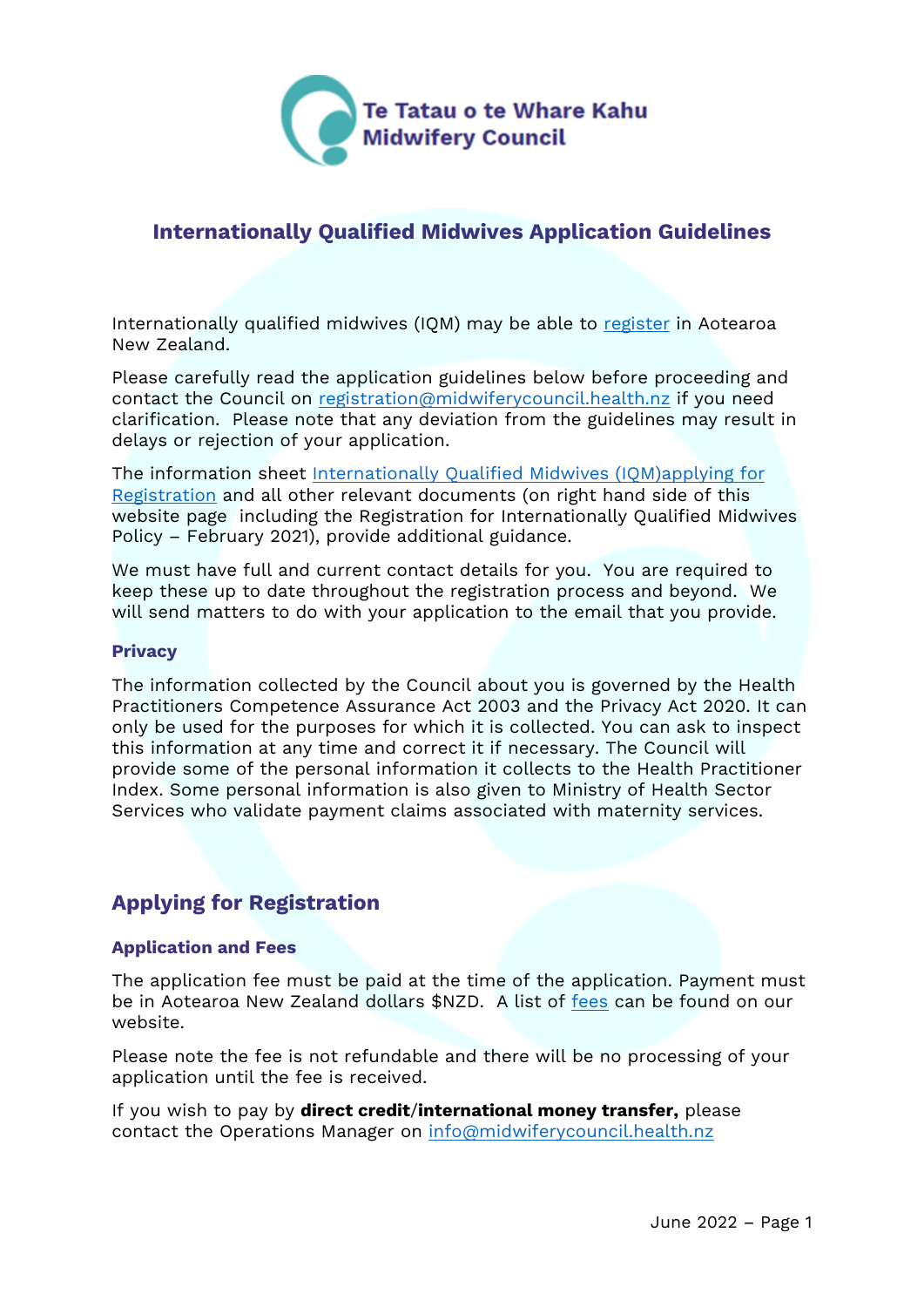#### **Create an Account**

Applications for registration are made online. Before you can apply to be registered as a midwife in Aotearoa New Zealand you must create an account at our internet site by entering the "Sign in to MyMCANZ ". Use your email address as your username and create a new account

| <b>MyMCANZ</b>                                                                                                                                                                                         | Sign in |
|--------------------------------------------------------------------------------------------------------------------------------------------------------------------------------------------------------|---------|
| <b>Welcome to MyMCANZ</b>                                                                                                                                                                              |         |
| <b>Username</b>                                                                                                                                                                                        |         |
| Username                                                                                                                                                                                               |         |
| <b>Password</b>                                                                                                                                                                                        |         |
| Password                                                                                                                                                                                               |         |
| Sign In<br>Forgot username?   Forgot password?                                                                                                                                                         |         |
| Create a new account                                                                                                                                                                                   |         |
| When logging in, New Zealand registered midwives should use their registration ID number as their username.                                                                                            |         |
| New Zealand graduates, Internationally Qualified Midwives and Trans Tasman Mutual Recognition Agreement applicants should use their email address as<br>their username until registration is approved. |         |

Do not use this application type or read these guidelines if you are currently registered as a midwife in Australia. Read the *Lam an Australian registered* [midwife](https://midwiferycouncil.health.nz/Public/07.-I-want-to-be-a-midwife-Aotearoa--New-Zealand/Trans-Tasman-Mutual-Recognition-Act.aspx) information on our website.

### **Fitness for Registration**

The Health Practitioner Competence Assurance Act 2003 (HPCAA) emphasises fitness for practice in relation to:

- 1. Effective communication
- 2. Fluency and comprehension of English
- 3. Criminal or civil convictions
- 4. Adverse mental or physical conditions
- 5. Existing or pending disciplinary proceedings
- 6. Being under investigation in respect of disciplinary matters
- 7. Being subject to professional disciplinary orders
- 8. Constituting a danger to the health or safety of the public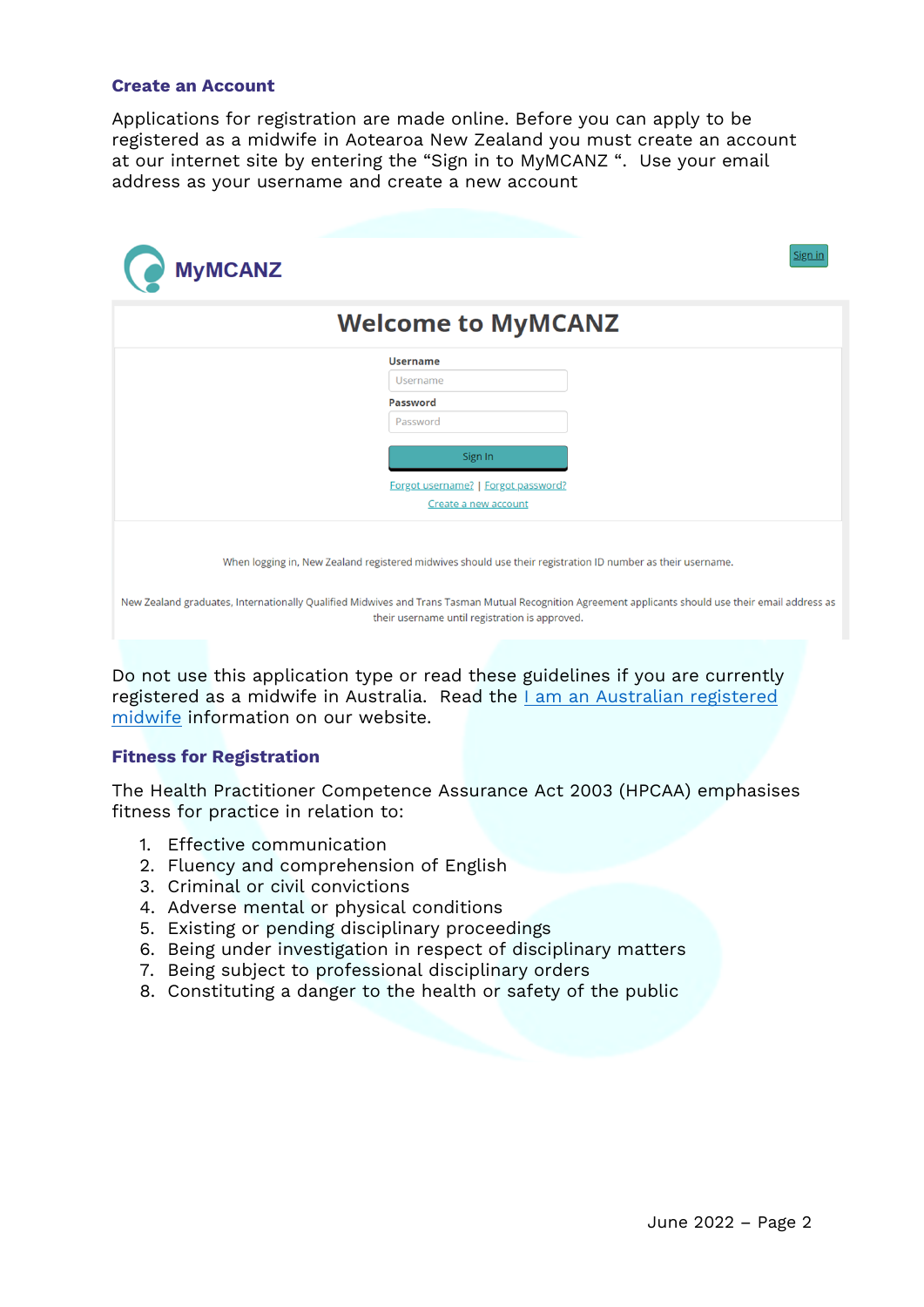### **Key Documents Required by the Council:**

Please find here: [Relevant documents](https://midwiferycouncil.health.nz/Public/07.-I-want-to-be-a-midwife/3.-I-am-an-overseas-registered-midwife.aspx) on the website. Please follow the instructions below for other documents required that have to be sent directly to the Council.

- Certification Checklist
- Competencies for registration as a midwife self assessment template
- Health Disclosure (if health condition disclosed)
- IQM Applying for Registration (information sheet)
- IQM Character Reference Midwife
- IQM Character Reference Person of Good Standing
- IQM Evidence of Identity
- IOM Medical Certificate
- IOM Oualification Comparability Document
- Statement on criminal conviction (if conviction disclosed)

### **Evidence of Identity**

The Council is required to confirm your identity with certainty, and you will be registered under your full **legal** name. If your current name is not the same as on the identity documents supplied, or on any certificate of good standing that you arrange to be supplied (see below) then you must also attach **certified**  evidence of your legal change of name e.g., a certified copy of your marriage/divorce/name change documentation.

Documents accepted as Evidence of Identity are shown on the document called IQM Evidence of Identity. Please do not send original copies of identity documents. You must include a **Certification Checklist** with the documents. This checklist outlines who can be a certifier.

**The Council must receive hard copy certified documents**. These must be sent to the Midwifery Council. P.O Box 9644, Marion Square, Wellington 6141, Aotearoa New Zealand.

### **Medical Certificate**

The Council is required to satisfy itself that you do not suffer from any mental or physical condition that would prevent you from performing the functions of a midwife in an adequate manner. Any mental or physical condition you have will not necessarily prevent you from being registered as a midwife. All circumstances will be considered on a case-by-case basis. Registration will not be refused without discussing this with you.

You should arrange for an examination by your medical practitioner. The form must be completed by your medical practitioner and must be sent directly to the Midwifery Council by the health practitioner or their practice.

### **Self-Declaration of Mental and Physical Health**

If you have any mental or physical medical conditions, you should complete a Health Disclosure form and upload this with your application.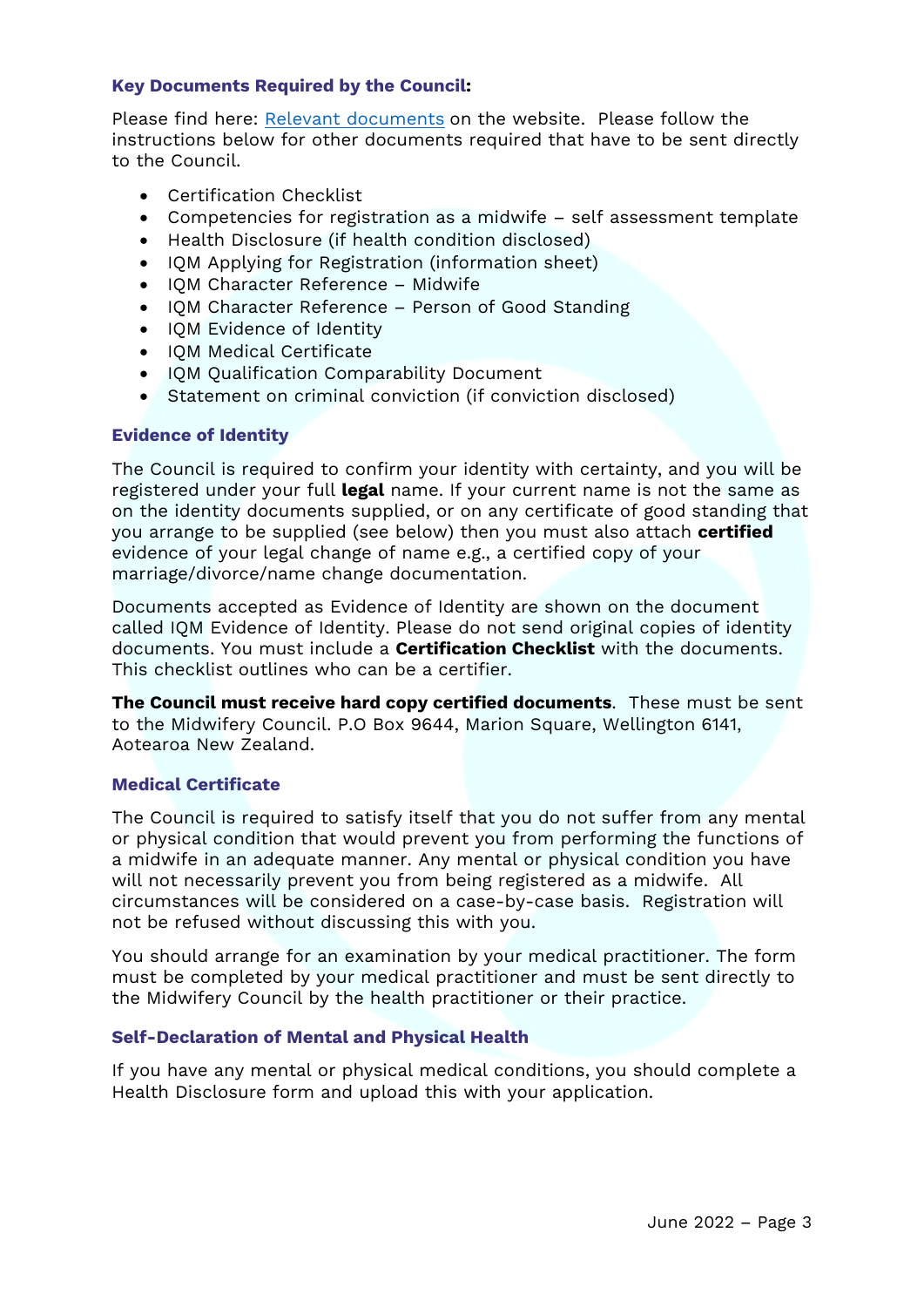### **Character References (two required)**

IQM Character Reference – *Midwife.* One reference must be completed by a Registered Midwife who has worked with you and is familiar with your midwifery practice.

IQM Character Reference – *Person of Good standing*. The second reference must be completed by another person of good standing in the community who has known you for at least two years. This can also be a midwife.

Both forms must be sent **directly** to the Council **by the referees**. These can be sent as a pdf by email.

Character references will not be accepted from persons living with you or from relatives. A person of good standing in the community is a person in a position of responsibility and is most likely professionally qualified. Some examples are a lawyer, engineer, doctor, schoolteacher, police officer, minister of religion.

### **Police Certificate**

Police vetting is a standard requirement in Aotearoa New Zealand for persons responsible for the care of others, particularly those in vulnerable circumstances. The Police report(s) in support of your application must be given by the National Police Authority for the country, not a local or state office. You must provide a current report from your country of residence **and** from every country where you have resided for a period of 12 months or more over the age of 18 years old. The Council does not waive this requirement.

Please follow thi[s link to Aotearoa New Zealand Immigration website](https://www.immigration.govt.nz/new-zealand-visas/apply-for-a-visa/tools-and-information/police-certificates) which explains the process for obtaining a Police certificate that will be acceptable to the Council. Please ensure you obtain a Police certificate as specified on the immigration website. If you do not follow this process the Council may not accept your evidence of police vetting. All police reports must come directly to the Council.

If you have resided in Aotearoa New Zealand for 12 months over the age of 18 years or more, please contact the Council for a Police Vetting Service Request and Consent Form for the Aotearoa New Zealand Police and return it to the **Council** (**do not** send it to the Police) with your application.

#### **Self-Declaration of Convictions**

A conviction will not necessarily prevent you from being registered as a midwife. Each case will be considered on its merits taking into account factors such as the nature of the offence and the circumstances surrounding it, the penalty imposed, the time passed since the conviction, and any discernible pattern of offending. Registration will not be refused without discussing this with you first. Please fill out the statement on criminal conviction if you have had a conviction.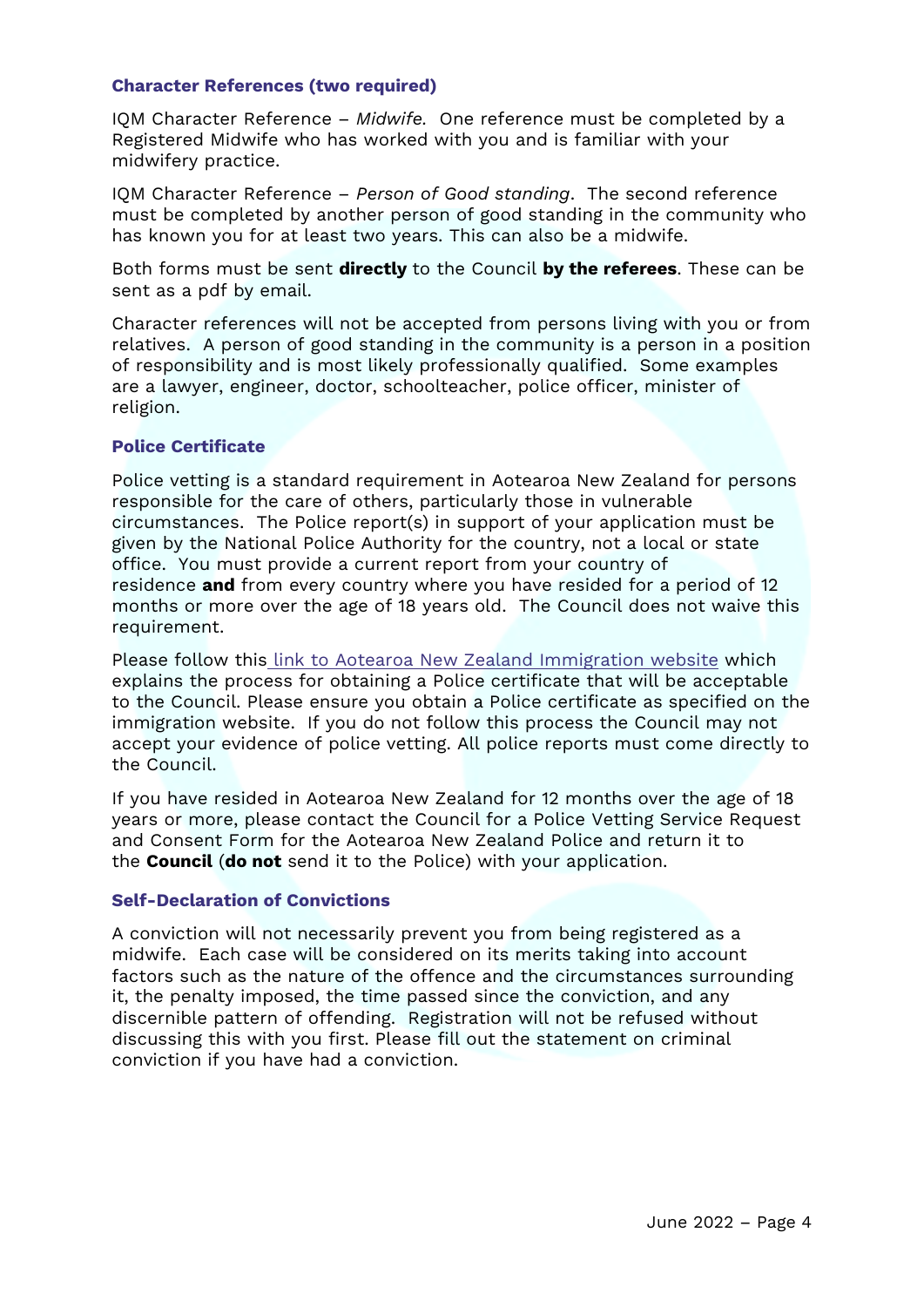### **Registrations with Other Regulatory Authorities**

Applicants are required to disclose all previous and current registrations with other professional regulators in Aotearoa New Zealand or another country. This is to ensure you meet the requirement of fitness to practice.

You are required to provide verification of registration and of current good standing from the national or state regulatory authority where you are currently registered as a midwife and from each other health practitioner authority where you have been registered in the past. Verification of good standing requires a statement from the registration authority to the Council to the effect that you are currently registered with them, are in good standing with them, have no restrictions on your practice, are not subject to any disciplinary or competence proceedings, and are not under investigation in relation to any discipline or competence matter. The fact that you can show that you were on a register at some past date, or still are on a register (e.g., your name in an online register, copy of a practising certificate, confirmation of placement in a register from the registering authority) does not satisfy this requirement.

This verification must come from the national regulatory authority for midwives in your country (in some cases this may be a State regulatory authority). It cannot come from a local authority or from any organisation involved with your employment. **It must be sent directly to the Council from the overseas regulatory authority.** 

### **English Language Requirement**

The ability to communicate in and comprehend the English language is a specific requirement of the Health Practitioners Competency Assurance Act 2003 (HPCAA). If English is not your first spoken language you will be required to demonstrate a reasonable level of proficiency before you can be registered by passing an English language proficiency test.

Note — "First spoken language" means the language you spoke first. It does not mean your current primary language or the language you now speak the most.

If English is not your first language you will need to demonstrate to the Council that you have the required standard of English. This may be through completion of an English language proficiency test or through demonstrating sufficient education and assessment in English through another process for example a minimum of four years secondary schooling and completion of your midwifery qualification in English.

There are two English language proficiency tests recognised by the Midwifery Council:

### **International English Language Testing Systems (IELTS)**

You must achieve an overall pass rate in the Academic Module of no less than 7.5, with no less than 7 in each of the 4 bands. A pass may be achieved over a number of sittings not more than 12 months apart, however any qualifying scores counting toward entry must be obtained in the same test. A listing of test centres can be found at the IELTS website [\(www.ielts.org\)](http://www.ielts.org/). You must instruct the testing centre to send a copy of your results directly to the Midwifery Council.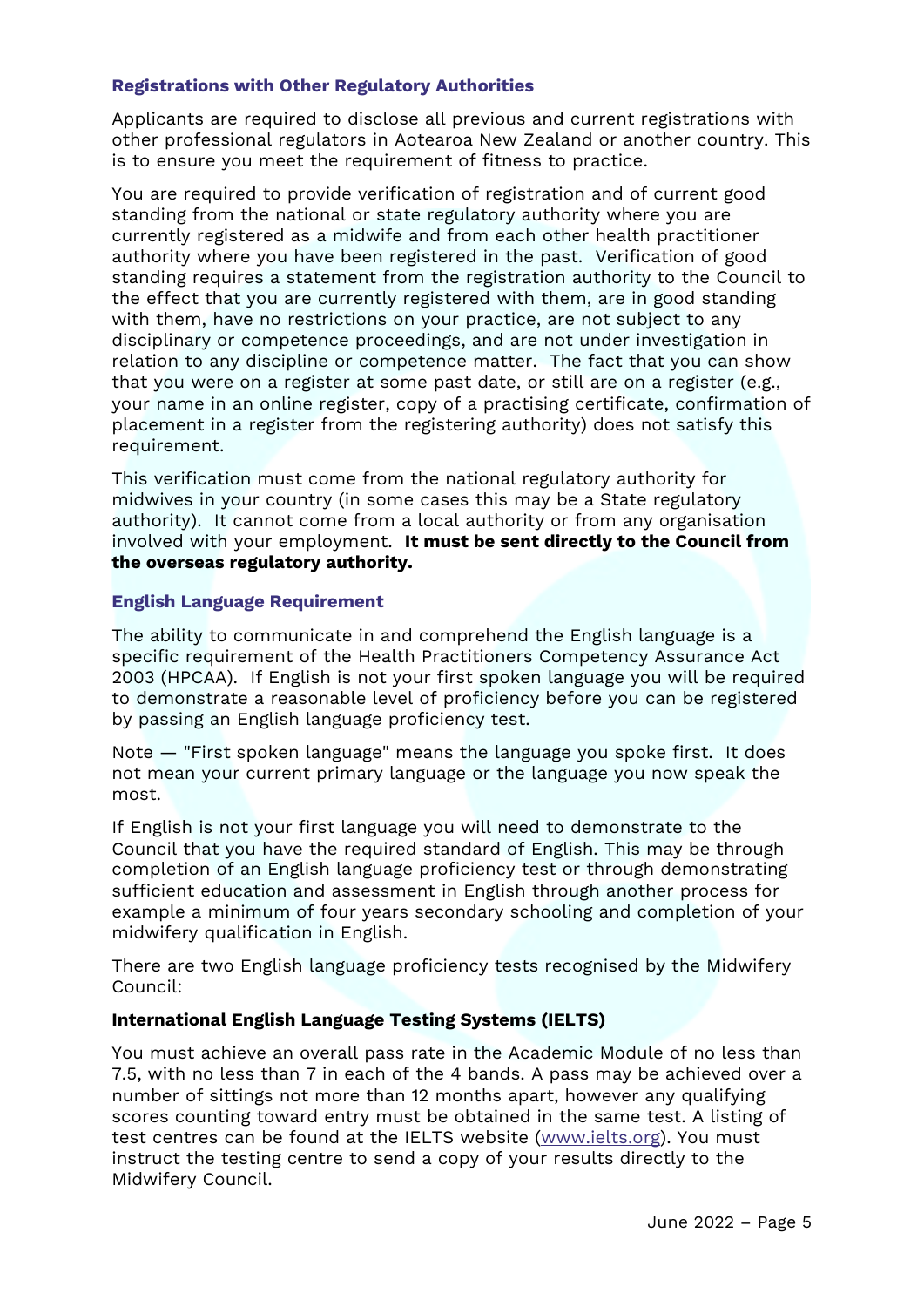### **Occupational English Test (OET)**

You must achieve either A or B in each section. A pass may be achieved over a number of sittings not more than 12 months apart, however any qualifying scores counting towards entry must be obtained in the same test. More information about the OET may be found

at [www.occupationalenglishtest.org.](http://www.occupationalenglishtest.org/) You must instruct the testing centre to send a copy of your results directly to the Midwifery Council.

If you have previously sat an English language proficiency test, the results should be no more than three years old so that they can be verified as legitimate results.

## **Qualification Equivalence and Post-Registration Experience**

### **Assessment of your Midwifery Education Programme**

Please complete the IQM Qualification Comparability Document to assist our assessors. Send this to [registration@midwiferycouncil.health.nz](mailto:registration@midwiferycouncil.health.nz) or upload in your application.

The Council will assess your midwifery qualification to ensure that it is at the same level as those of an Aotearoa New Zealand graduate. This means that your midwifery qualification must be comparable to a Aotearoa New Zealand **Bachelor's degree** which is at level 7 of the [Aotearoa New Zealand](https://www.nzqa.govt.nz/studying-in-new-zealand/understand-nz-quals/nzqf/)  [qualifications framework](https://www.nzqa.govt.nz/studying-in-new-zealand/understand-nz-quals/nzqf/) . Key attributes of a degree include:

- demonstrated intellectual independence, critical thinking, analytical rigour and professionalism
- engage in self-directed learning
- demonstrate knowledge and skills related to the principles, concepts, chief research methods and problem-solving techniques of a recognised major subject which is midwifery in this instance

For further information about a Bachelor's degree please refer to the Aotearoa New Zealand Qualifications Authority [NZQA website.](https://www.nzqa.govt.nz/studying-in-new-zealand/understand-nz-quals/)

In some situations, the Council may request that your qualification is assessed by NZQA to ascertain the academic level and to assess authentication and verification of your qualification. There are additional charges for an assessment of your midwifery qualification. These charges are paid directly to NZQA by the applicant. If the Council is required to review the programme syllabus there may be additional charges for this assessment.

### **Evidence of your Qualification Content**

You must ask the education provider where you completed your midwifery qualification to send a full transcript of your programme directly to the Midwifery Council. We will accept electronic qualifications if we can access them directly through the education provider.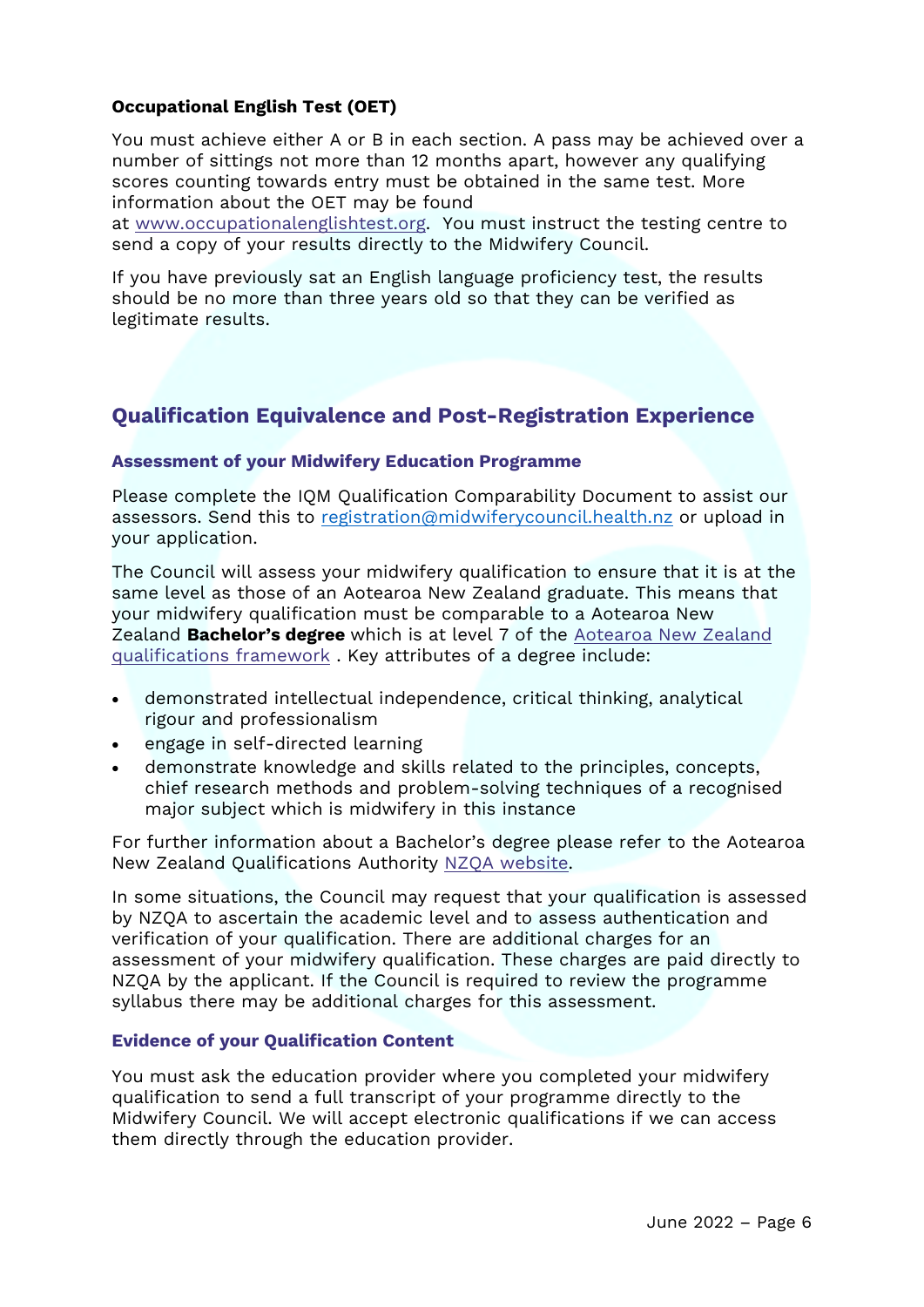A transcript must state the name of the programme completed, the commencement date, the completion date, each of the courses/units/modules completed, the theory and practical hours, and a detailed breakdown of the clinical practice that you completed during your programme.

This must include the following:

- follow throughs or continuity of care experiences, (follow throughs are where a student midwife assists a midwife in the provision of care to a pregnant woman throughout pregnancy, labour, birth and the postnatal period. There is an expectation that the student will provide 'hands on' care under the supervision of the midwife throughout the period of involvement.)
- number of women cared for in labour where you facilitated the birth,
- labour care where you did not facilitate the birth,
- number of women cared for with complications,
- number of antenatal, postnatal and neonatal assessments completed.

You may also need to provide additional information to enable the Council to evaluate your programme content.

We require your midwifery education curriculum (syllabus) and/or course descriptors with learning outcomes. They can be emailed directly to us from the provider unless they are available publicly on the website of the institution where you completed your midwifery education. We must also assure ourselves that your programme of education has undergone a recognised accreditation process within your country of registration.

### **Assessment of your Post-Registration Practice and Continuing Education**

Your midwifery clinical practice must be current, and you must include evidence of a minimum of two years' post registration midwifery practice which must include antenatal, intrapartum and postnatal care, within the immediate five years preceding your application.

You must supply a portfolio of your post-registration midwifery practice experiences, and any continuing education.

To enable us to assess this requirement you must provide the following:

### **a) Post-registration midwifery practice experiences**

 A full copy of your CV, a timeline of your employment - Your employment history must state the position you held and include a detailed description of your role and midwifery practice.

### **b) Post-registration education**

- You must provide evidence of continuing midwifery education that you have undertaken in the last three years This must include proof of attendance in the form of certificates.
- This should also include reflections on your continuing education and how this has been integrated into your practice.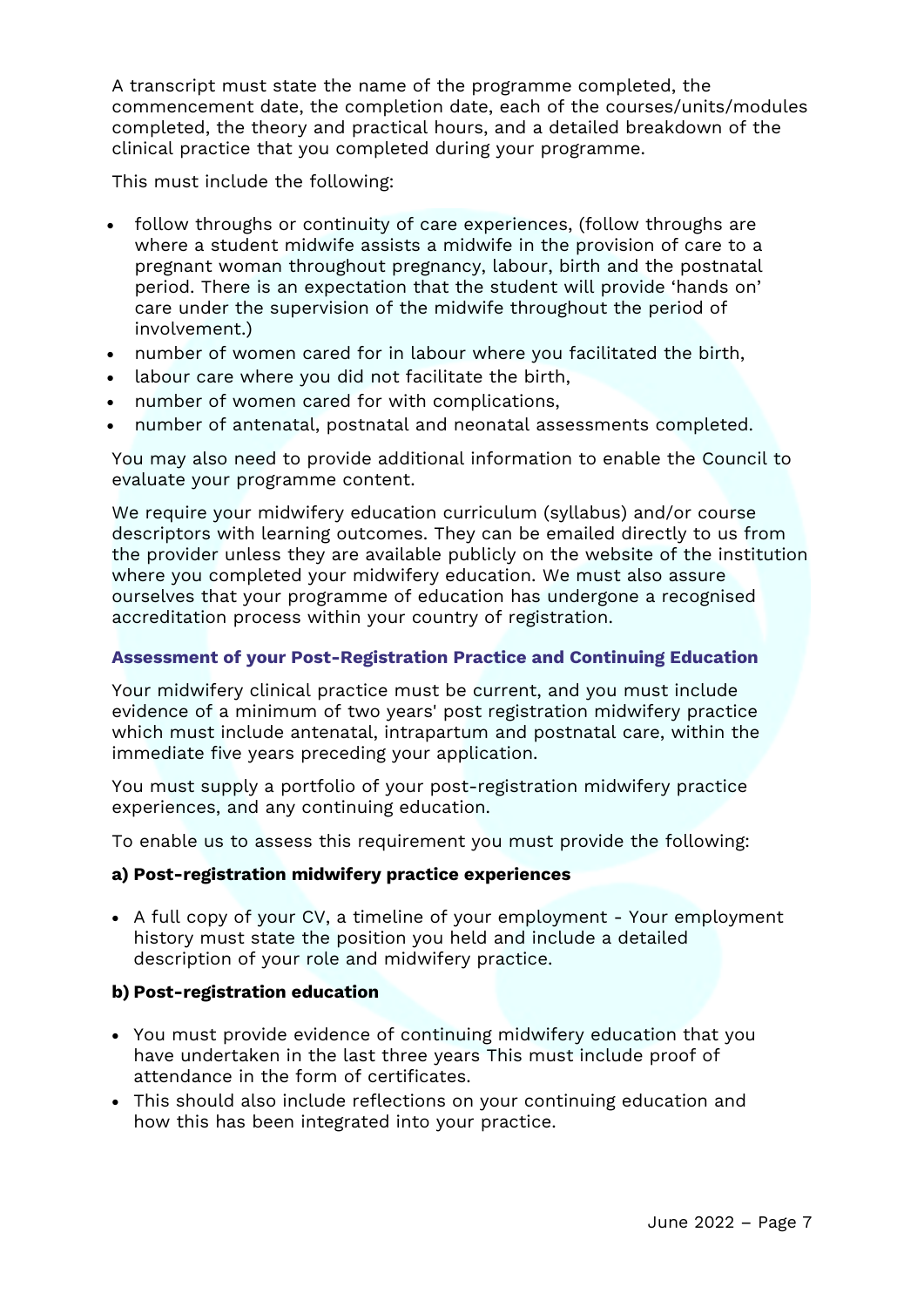### **c) Completed self-assessment**

 You must also complete the Competencies for registration as a midwife – self assessment template. Here you need to describe how you meet the competencies.

### **Monitoring the Progress of your Application**

If further information is required, the Council secretariat will email you to inform you and seek this information.

If you meet the fitness, qualification, and competence requirements (with the exception of specific competencies and criteria related to the Aotearoa New Zealand context) you will be entered onto the Register. You will receive a confirmation of registration which will specify any conditions that apply.

If you do not meet the **fitness** requirements, your application will be declined. It may be possible to reapply at a later date if your circumstances change.

If you do not meet the **qualification** requirements, your application will be declined. In this situation you have the option to apply to an Aotearoa New Zealand midwifery education programme and gain registration on successful completion of the Bachelor of Midwifery programme. [Further information can](https://www.midwiferycouncil.health.nz/Public/07.-I-want-to-be-a-midwife/1.-Midwifery-education-in-New-Zealand.aspx)  [be found on our website.](https://www.midwiferycouncil.health.nz/Public/07.-I-want-to-be-a-midwife/1.-Midwifery-education-in-New-Zealand.aspx)

If the Council is unsure whether your midwifery qualification, and post registration practice and education are equivalent to the Aotearoa New Zealand registration standard you will need to undertake a Registration Assessment. This assessment is comprised of a theory online exam and then Objective Structured Clinical Examination (OSCE). The online examination can be undertaken in Aotearoa New Zealand or at an overseas location hosted by the provider, Aspeq. Applicants will need to contact [Aspeq](https://www.aspeq.com/) to book their venue and pay for their examination. The OSCE is held at a test centre in Aotearoa New Zealand.

Your application may proceed if you pass the Registration Assessment.

## **After Registration**

### **Practising Certificate**

Once you have gained registration you will need to apply for a Practising Certificate (APC). **You may not practise midwifery in Aotearoa New Zealand without a current practising certificate.**

A separate application and fee are necessary for your practising certificate. A list of the [current fees](https://www.midwiferycouncil.health.nz/Public/Public/03.-Publications/Publications-Type-A/Gazette-notices.aspx?hkey=5f4b9847-6f7b-4021-b75d-e6a818e1b221) is on our website.

Practising certificates are issued annually and expire on 31 March each year. Before you can apply for your practising certificate, you must provide:

 evidence of completion of Cultural Competence course and either completion of or enrolment in the Aotearoa New Zealand Maternity and Midwifery Systems module.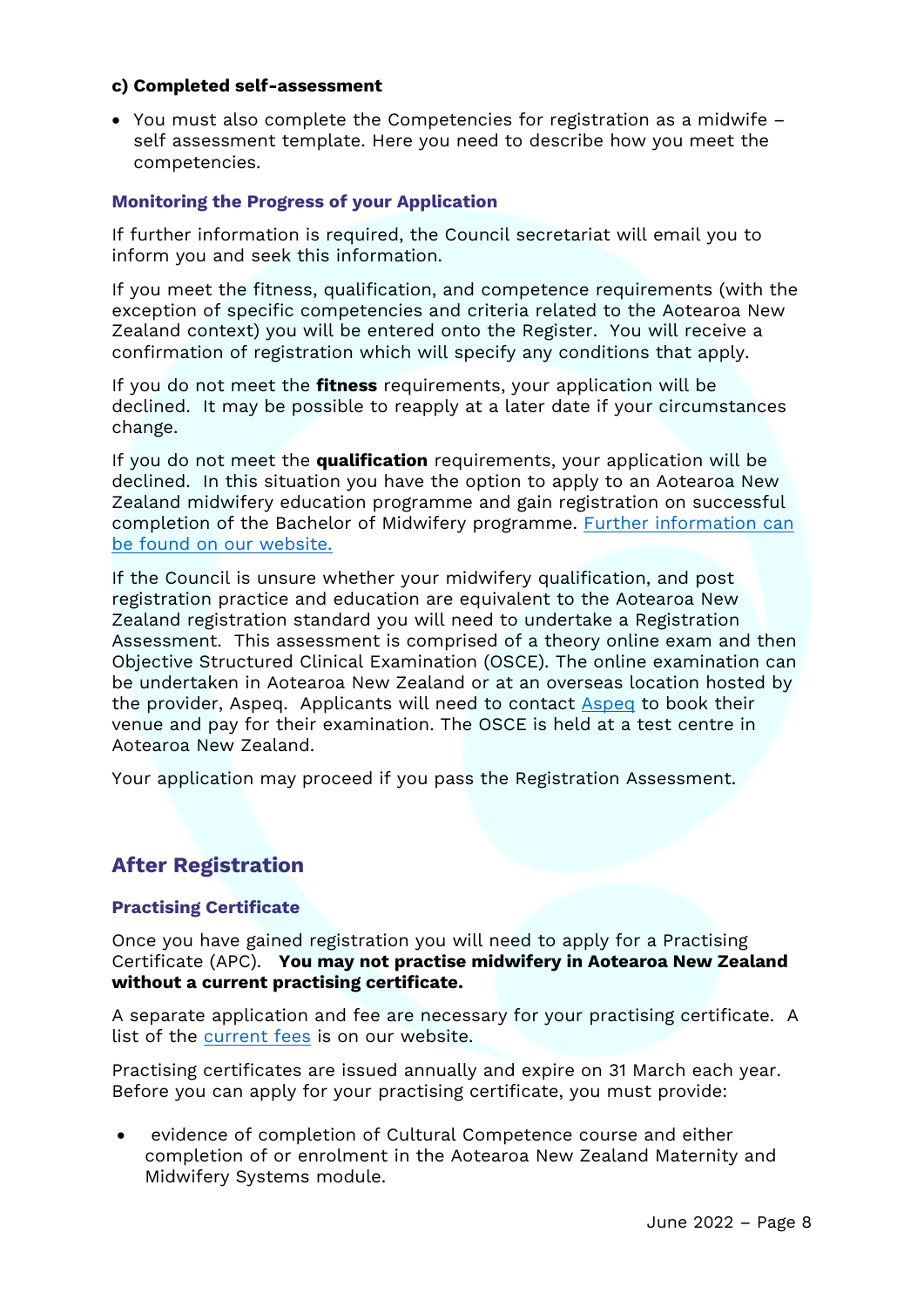- A plan to complete the overseas competence programme Internationally [Qualified Midwife Course Plan.](https://www.midwiferycouncil.health.nz/Public/06.-I-am-a-registered-midwife/Tools-and-Resources.aspx)
- Evidence of employment or, if intending to work as an LMC, of details of how you will practise within an established group practice.
- Paperwork (sent with confirmation of registration) signed and returned.

### **Overseas Competence Programme**

There will be a number of conditions on your Scope of Practice that reflect competencies required of midwives in Aotearoa New Zealand and which do not have a parallel in other jurisdictions. These are likely to be:

- Must work as an employed midwife or as a Lead Maternity Carer in an established group practice
- May not prescribe prescription medicines
- Must complete a competence programme with the following modules:
	- o Aotearoa New Zealand Maternity and Midwifery Systems
	- o Pharmacology and Prescribing for Midwives
	- o Examination of the Newborn
	- o Cultural Competence
	- o Treaty of Waitangi
	- o Growth Assessment Protocol (GAP)
- Must practice under supervision

The document [Internationally Qualified Midwife Course Plan](https://www.midwiferycouncil.health.nz/Public/06.-I-am-a-registered-midwife/Tools-and-Resources.aspx) is found on our website. This outlines the required education for the Overseas Competence Programme (OCP) should you be entered onto the Register of Midwives. This should be viewed to ensure you are familiar with the requirements of the OCP once you have a practising certificate.

You will have two years from the date of your first practising certificate to complete this education.

You must practise either as an employed midwife or within an established group practice which includes formal professional practice arrangements with structured back up and regular practice meetings. No midwives in the practice may be under Council processes.

- You will also be required to have a supervisor who will be formally appointed to the role by the Council. A report will be sought from the supervisor at the end of each month until the Overseas Competence Programme is completed. This report provides the Council with assurance that you are practising at the required standard and feedback on your integration into the NZ maternity system. Please refer to [Gazetted](https://www.midwiferycouncil.health.nz/about-us/publications/midwifery-council-fees-notice-2018)  [Fees](https://www.midwiferycouncil.health.nz/about-us/publications/midwifery-council-fees-notice-2018) for the cost of mentoring.
- The Council has signed agreements with hospitals that means midwives employed as Clinical Midwife Coaches will be engaged as supervisors. In this situation there is no cost to the midwife.